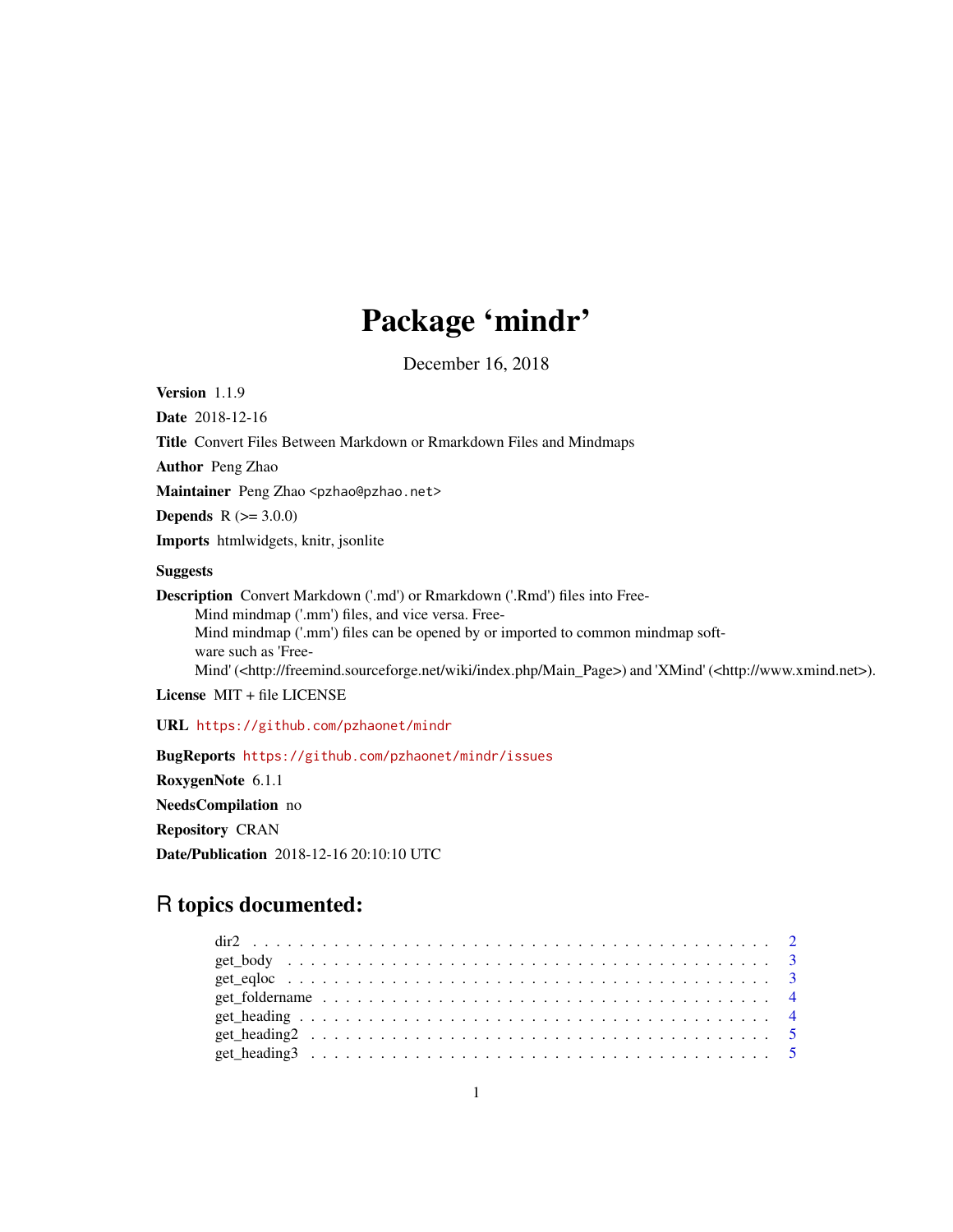<span id="page-1-0"></span>

|       | markmap | -6             |
|-------|---------|----------------|
|       |         | $\overline{7}$ |
|       |         | - 8            |
|       |         | -8             |
|       |         | - 9            |
|       |         |                |
|       |         |                |
|       |         |                |
|       |         |                |
|       |         |                |
|       | r2mm    |                |
|       |         |                |
|       |         |                |
|       |         |                |
|       |         |                |
|       |         |                |
|       |         |                |
|       |         |                |
| Index |         | 19             |

dir2 *Convert a folder structure into a mindmap.*

#### Description

Convert a folder structure into a mindmap.

#### Usage

```
dir2(path = getwd(), savefilename = "mindr", output = c("mm", "txt", "md"),backup = TRUE)
```
#### Arguments

| path         | character, the path of the folder.                                            |
|--------------|-------------------------------------------------------------------------------|
| savefilename | character. Valid when save file $==$ TRUE.                                    |
| output       | a file with the folder structure.                                             |
| backup       | logical. Whether the existing target file, if any, should be saved as backup. |

#### Value

a mindmap file, which can be viewed by common mindmap software, such as 'FreeMind' ([http://](http://freemind.sourceforge.net/wiki/index.php/Main_Page) [freemind.sourceforge.net/wiki/index.php/Main\\_Page](http://freemind.sourceforge.net/wiki/index.php/Main_Page)) and 'XMind' ([http://www.xmind.](http://www.xmind.net) [net](http://www.xmind.net)).

#### Examples

dir2(NA)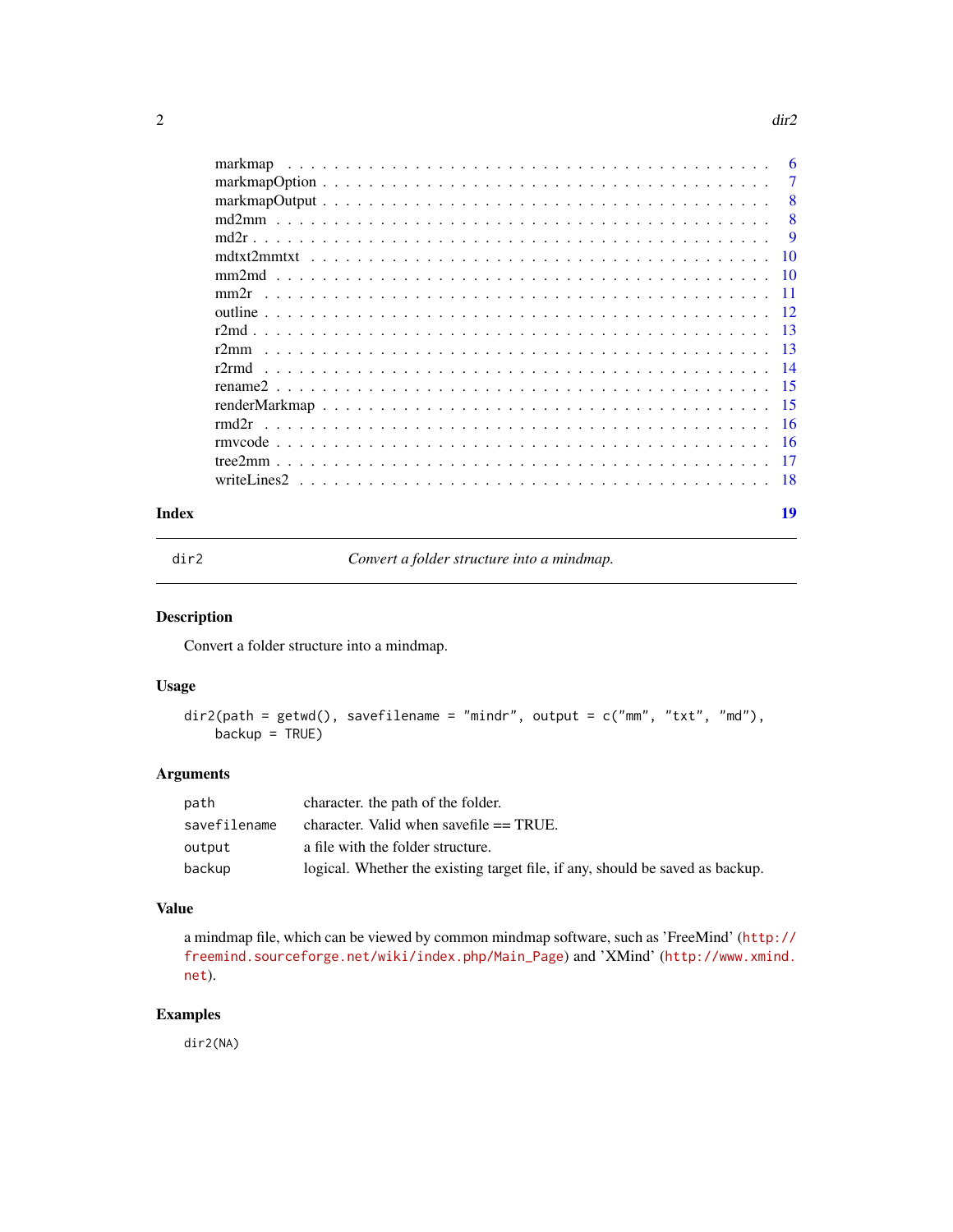<span id="page-2-0"></span>

get the body out of given strings

#### Usage

```
get\_body(pattern = "^#[^` ]*", text)
```
#### Arguments

| pattern | The definition of the body text |
|---------|---------------------------------|
| text    | the given strings               |

#### Value

integer. the index of the body text in the given strings.

get\_eqloc *Get the index of equations in a string vector*

#### Description

Get the index of equations in a string vector

#### Usage

```
get_eqloc(eq_begin, eq_end)
```
#### Arguments

| eq_begin | the beginning index of an equation |
|----------|------------------------------------|
| eg_end   | the end index of an equation       |

#### Value

a index vector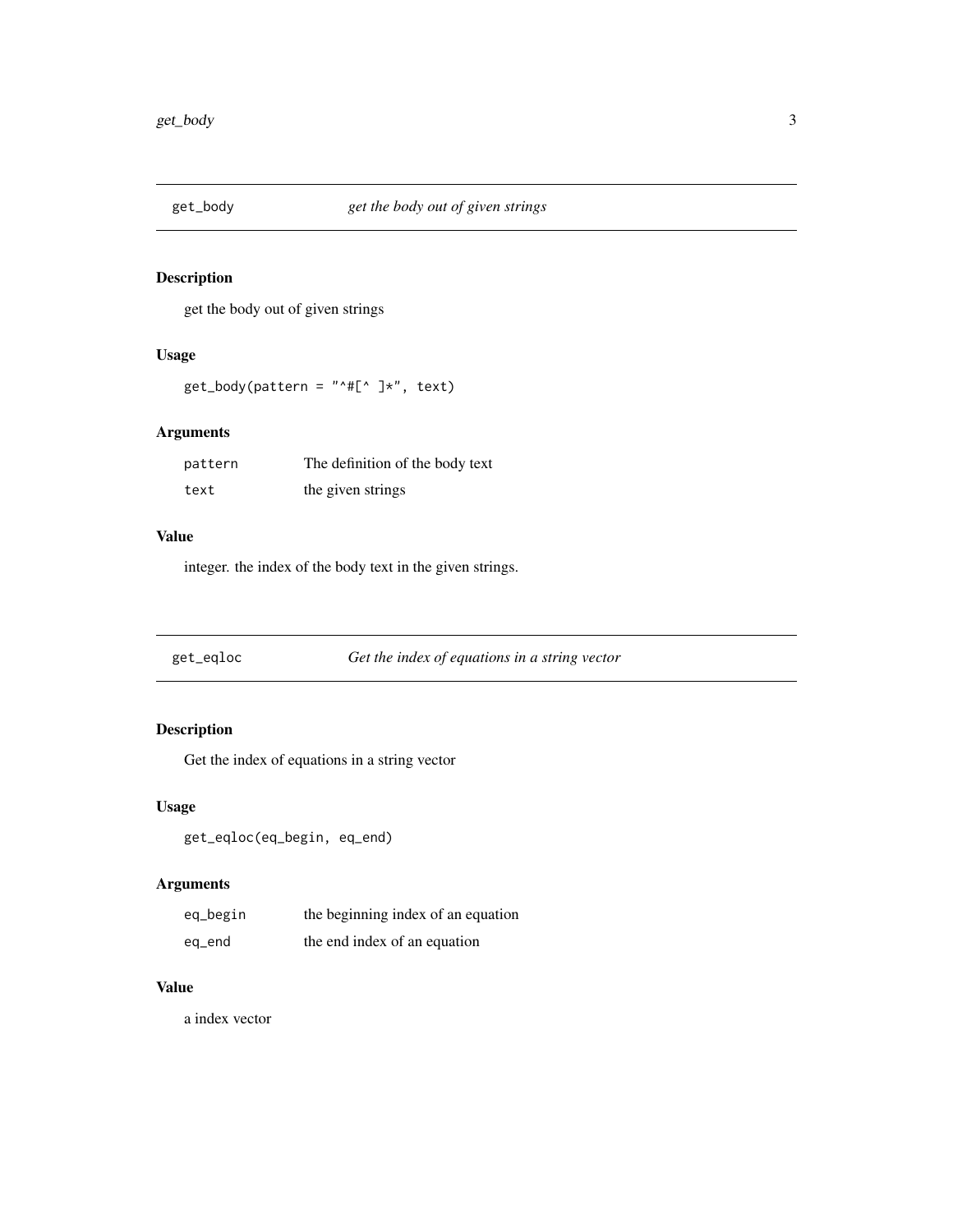<span id="page-3-0"></span>

Get the folder name of a given complete path

#### Usage

```
get_foldername(path)
```
#### Arguments

path The complete path

#### Value

The folder name

get\_heading *get the headings out of given strings*

#### Description

get the headings out of given strings

#### Usage

get\_heading(pattern = "^#+ ", text)

#### Arguments

| pattern | The definition of the headings |
|---------|--------------------------------|
| text    | the given strings              |

#### Value

integer. the index of the headings in the given strings.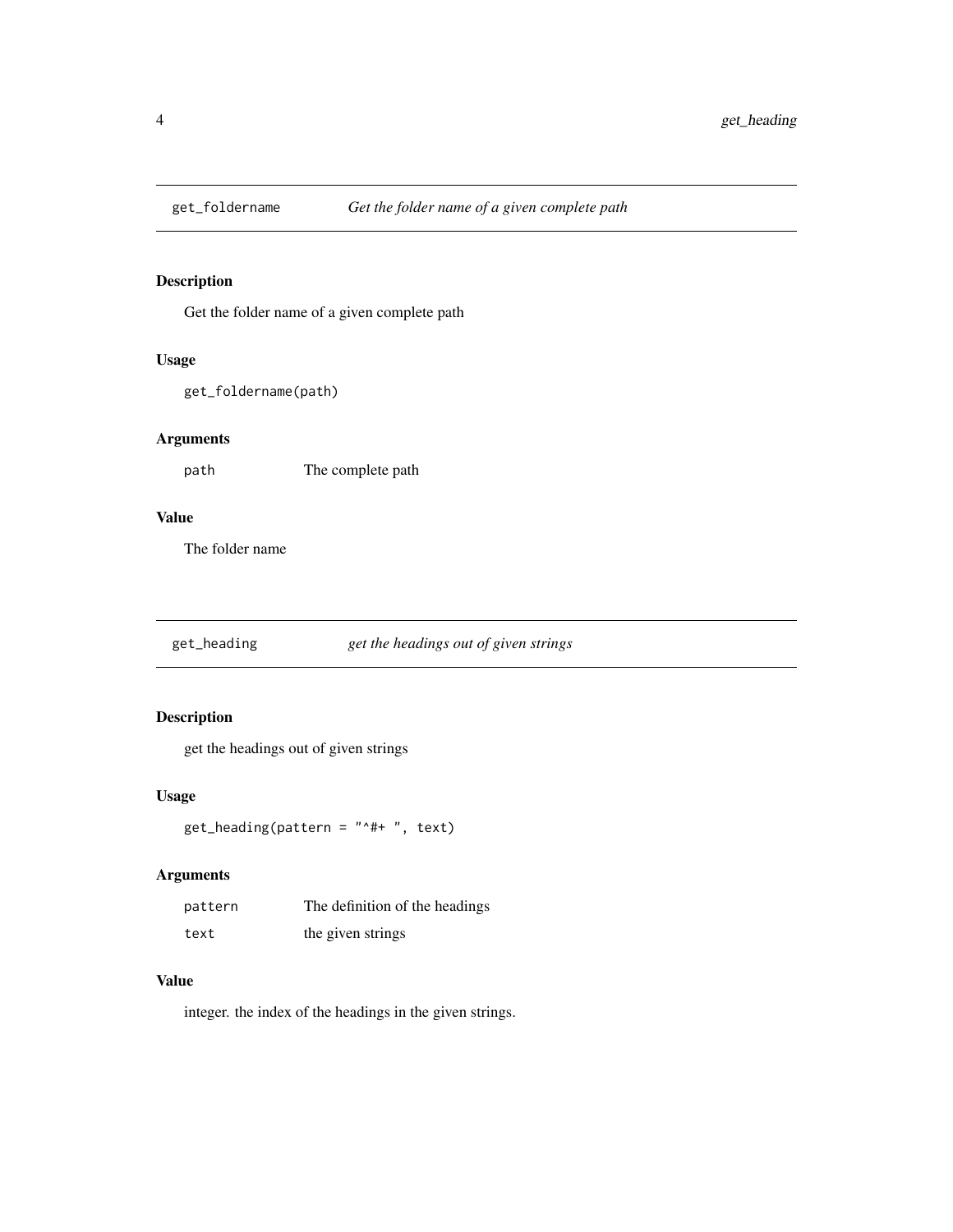<span id="page-4-0"></span>

get the headings out of given strings

#### Usage

```
get_heading2(pattern = "^#= #+ ", text)
```
#### Arguments

| pattern | The definition of the headings |
|---------|--------------------------------|
| text    | the given strings              |

#### Value

integer. the index of the headings in the given strings.

get\_heading3 *get the headings out of given strings*

#### Description

get the headings out of given strings

#### Usage

get\_heading3(pattern = "^#' #+ ", text)

#### Arguments

| pattern | The definition of the headings |
|---------|--------------------------------|
| text    | the given strings              |

#### Value

integer. the index of the headings in the given strings.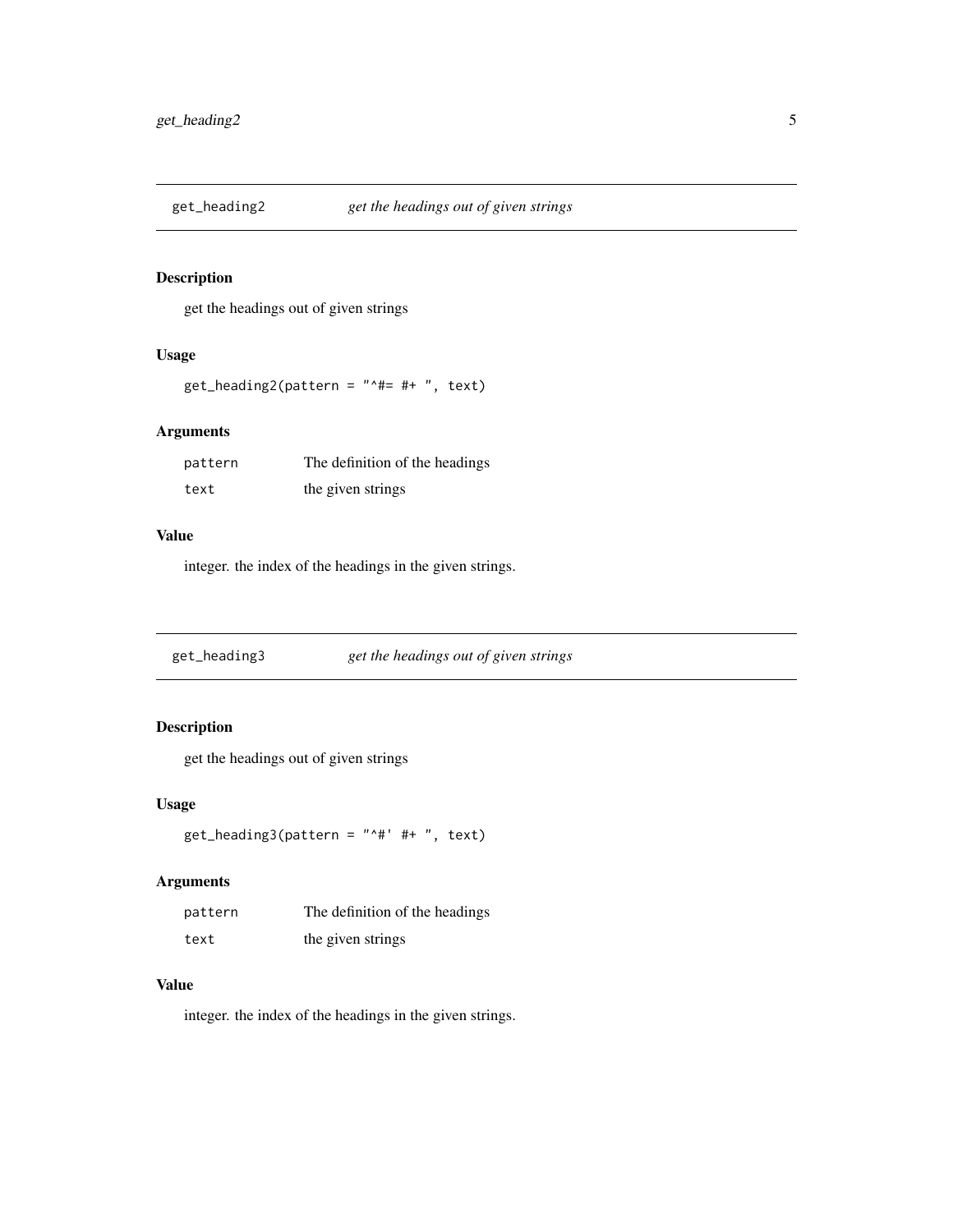<span id="page-5-0"></span>

This function, modified from <https://github.com/seifer08ms/Rmarkmap>, creates a markmap widget using htmlwidgets. The widget can be rendered on HTML pages generated from R Markdown, Shiny,or other applications.

#### Usage

```
markmap(root = NA, input = c(".md", ".mm"), path = ".", remove_curly_bracket = FALSE,
   width = NULL, height = NULL, elementId = NULL, options = markmapOption(),
   bookdown_style = TRUE, method = c("regexpr", "pandoc"))
```
#### Arguments

| root                 | character, a string displayed as the root of the mind map                                                                                                                                    |
|----------------------|----------------------------------------------------------------------------------------------------------------------------------------------------------------------------------------------|
| input                | character, The format of the input files                                                                                                                                                     |
| path                 | character. The path of the folder which contains the input file(s).                                                                                                                          |
| remove_curly_bracket |                                                                                                                                                                                              |
|                      | logical. Whether to remove #ID in the headers of the markdown file (usually in<br>a 'bookdown' https://github.com/rstudio/bookdown project).                                                 |
| width                | the width of the markmap                                                                                                                                                                     |
| height               | the height of the markmap                                                                                                                                                                    |
| elementId            | character.                                                                                                                                                                                   |
| options              | the markmap options                                                                                                                                                                          |
|                      | bookdown_style logical. whether the markdown files are in bookdown style, i.e. index.Rmd at<br>the beginning, # (PART), # (APPENDIX) and # References as an upper level<br>of normal # title |
| method               | "regexpr" uses regular expressions, 'pandoc' uses pandoc to find the headings.                                                                                                               |
|                      |                                                                                                                                                                                              |

#### Value

A HTML widget object rendered from a given document.

```
path <- system.file("examples/md", package = "mindr")
markmap(path = path)
markmap(path = path, remove_curly_bracket = TRUE)
```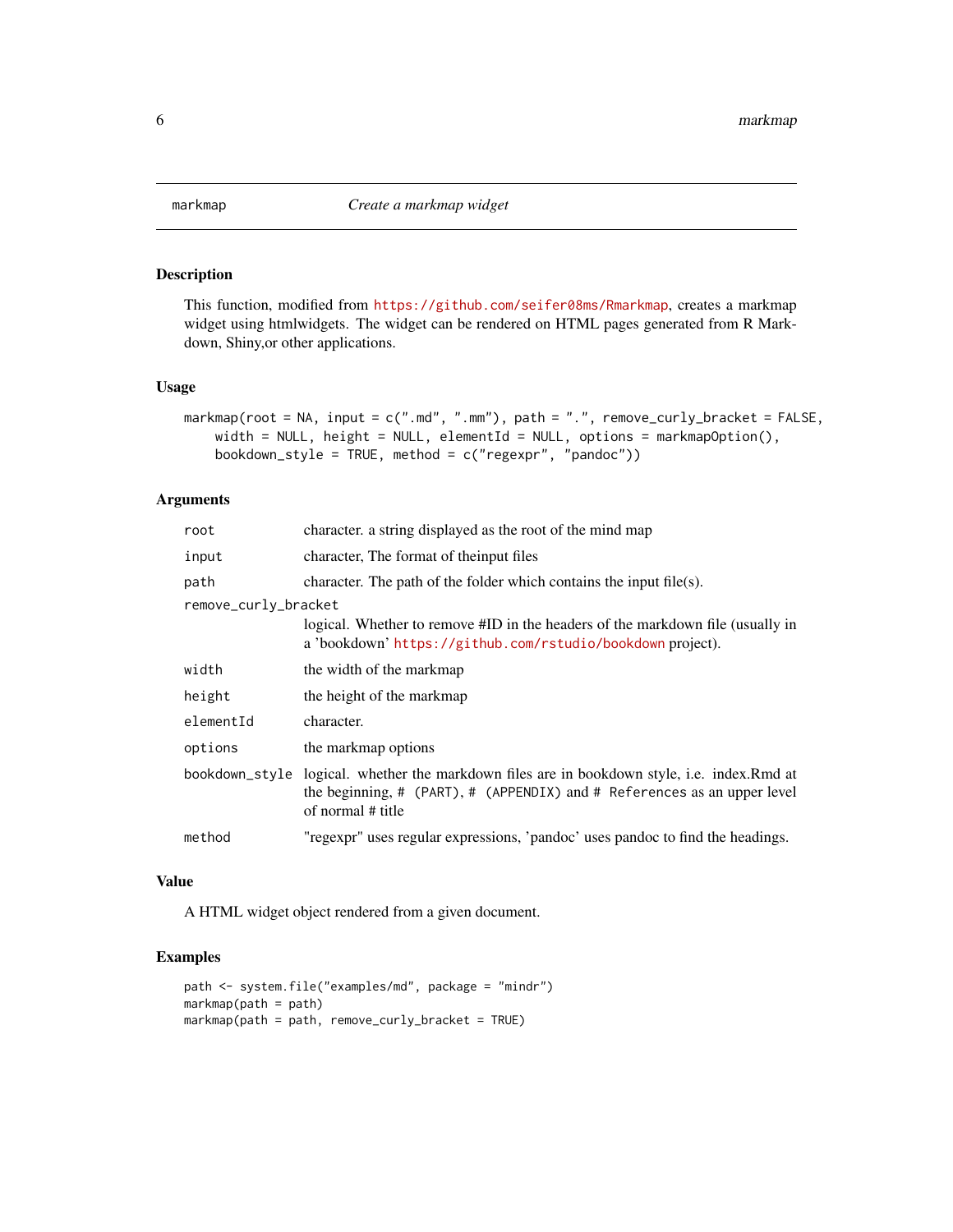<span id="page-6-0"></span>

This function is taken from <https://github.com/seifer08ms/Rmarkmap>.

#### Usage

```
markmapOption(preset = NULL, nodeHeight = 20, nodeWidth = 180, spacingVertical = 10,
    spacingHorizontal = 120, duration = 750, layout = "tree", color = "gray",
    linkShape = "diagonal", renderer = "boxed", \dots)
```
#### Arguments

| the name of built-in theme for markmap. If present, any other parameters will<br>be ignored.                                                             |  |  |
|----------------------------------------------------------------------------------------------------------------------------------------------------------|--|--|
| the height of nodes in the markmap.                                                                                                                      |  |  |
| the width of nodes in the markmap.                                                                                                                       |  |  |
| spacingVertical                                                                                                                                          |  |  |
| space of vertical.                                                                                                                                       |  |  |
| spacingHorizontal                                                                                                                                        |  |  |
| space of horizontal.                                                                                                                                     |  |  |
| duration time for animation.                                                                                                                             |  |  |
| layout mode of makrmap. Currently, only 'tree' is accepted.                                                                                              |  |  |
| color of markmap. A character color value, either 'gray' or a categorical colors<br>including 'category10','category20','category20b' and 'category20c'. |  |  |
| link shape of markmap. A character value, either 'diagonal' or 'bracket'.                                                                                |  |  |
| rendered shaped of markmap. A character value , either 'basic' or 'boxed'.                                                                               |  |  |
| other options.                                                                                                                                           |  |  |
|                                                                                                                                                          |  |  |

#### Details

Currently,markmap have 'default' and 'colorful' themes. 'colorful' themes have three different parameters from default themes: nodeHeight: 10, renderer: 'basic',color: 'category20'

#### Functions

• markmapOption: Options for markmap creation

#### See Also

<https://github.com/dundalek/markmap/blob/master/lib/view.mindmap.js> for details.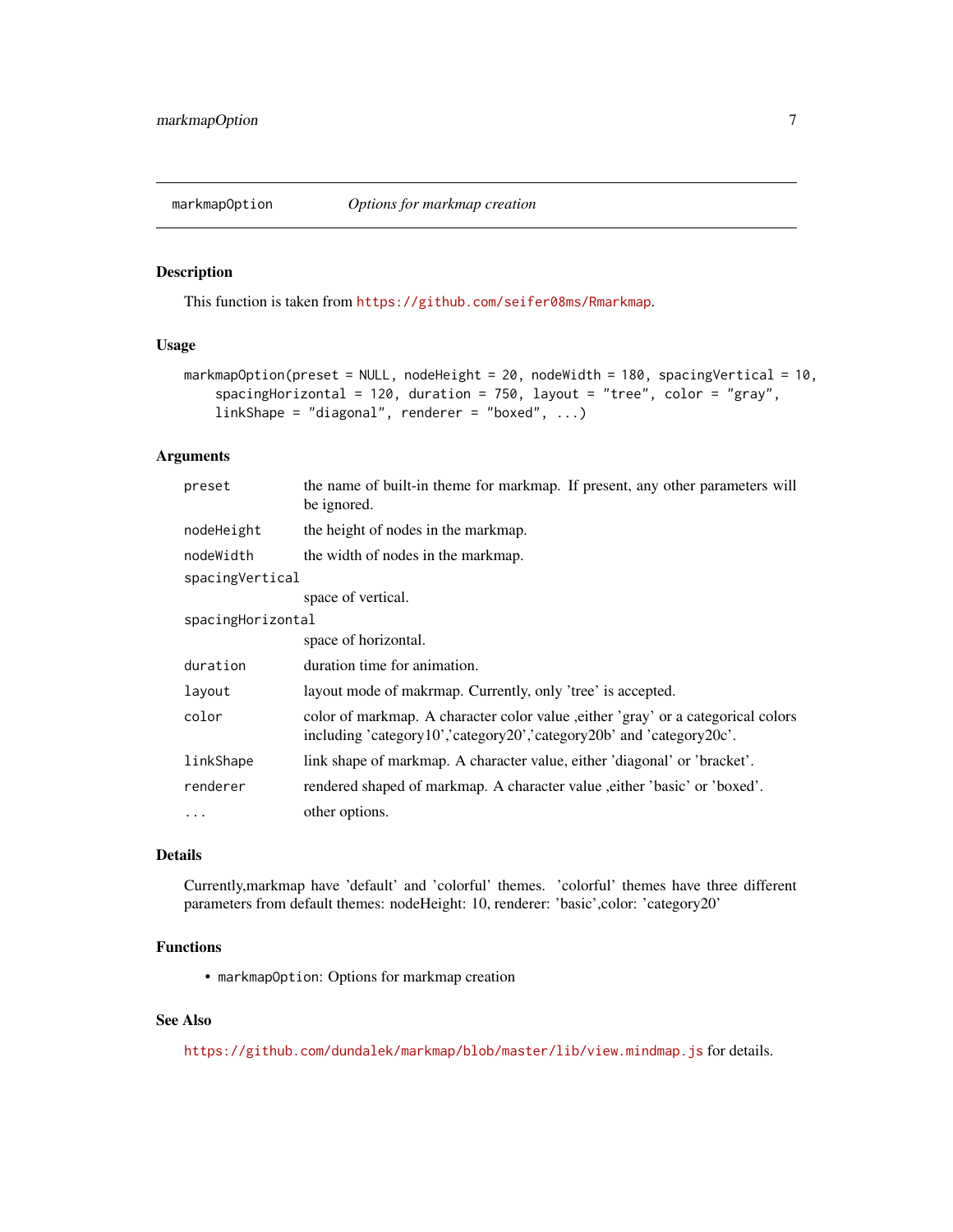#### Examples

```
path <- system.file('examples/md', package = 'mindr')
markmap(path = path, remove_curly_bracket = TRUE,options = markmapOption(preset = 'colorful')) # 'colorful' theme
markmap(path = path, remove_curly_bracket = TRUE,
  options = markmapOption(color = 'category20b',
   linkShape = 'bracket')) # 'colorful' theme
markmap(path = path, remove_curly_lstack = TRUE,options = markmapOption(color = 'category20b',
    linkShape = 'diagonal',
    renderer = 'basic')) # 'colorful' theme
```
markmapOutput *Shiny bindings for markmap*

#### Description

Output function for using markmap within Shiny applications and interactive Rmd documents. This function is taken from <https://github.com/seifer08ms/Rmarkmap>.

#### Usage

```
markmapOutput(outputId, width = "100%", height = "400px")
```
#### Arguments

| outputId | output variable to read from                                                                                                      |
|----------|-----------------------------------------------------------------------------------------------------------------------------------|
| width    | Must be a valid CSS unit (like '100%', '400px', 'auto') or a number, which<br>will be coerced to a string and have 'px' appended. |
| height   | See 'width'.                                                                                                                      |

md2mm *Convert markdown or rmarkdown files to mindmap files.*

#### Description

Convert markdown or rmarkdown files to mindmap files.

#### Usage

```
md2mm(pattern = "*.[R]*md$", title = NA, path = ".", remove_curly_bracket = FALSE,
   savefilename = NA, backup = TRUE, bookdown_style = TRUE, keep_eq = FALSE,
   method = c("regexpr", "pandoc"))
```
<span id="page-7-0"></span>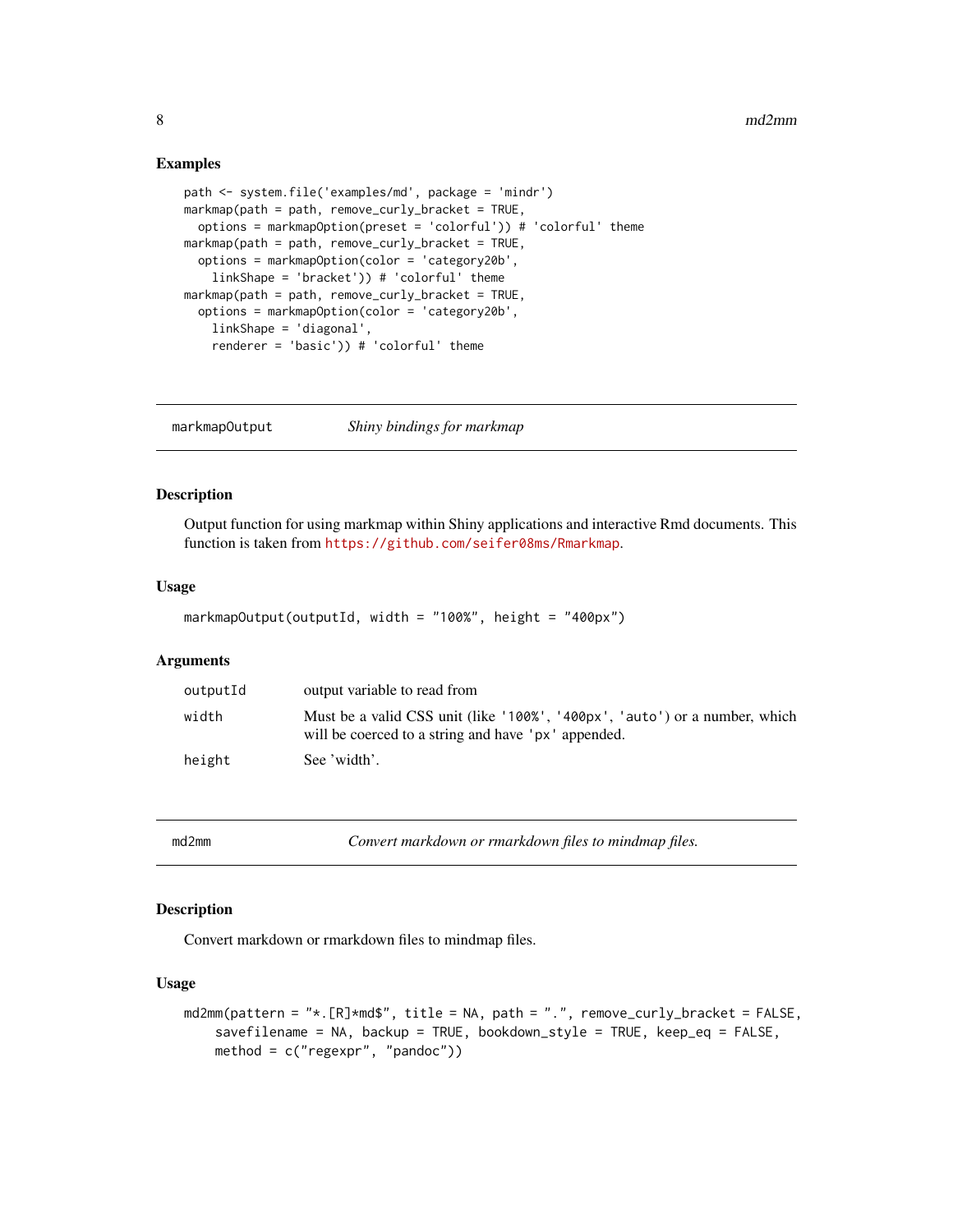#### <span id="page-8-0"></span> $\frac{m}{2r}$  9

#### Arguments

| pattern              | an optional regular expression for filtering the input files. See help(dir).                                                                                                   |  |
|----------------------|--------------------------------------------------------------------------------------------------------------------------------------------------------------------------------|--|
| title                | character. The title of the output file.                                                                                                                                       |  |
| path                 | character. The path of the folder which contains the input file(s).                                                                                                            |  |
| remove_curly_bracket |                                                                                                                                                                                |  |
|                      | logical. Whether to remove #ID in the headers of the markdown file (usually in<br>a 'bookdown' https://github.com/rstudio/bookdown project).                                   |  |
| savefilename         | character. Valid when save file $==$ TRUE.                                                                                                                                     |  |
| backup               | logical. Whether the existing target file, if any, should be saved as backup.                                                                                                  |  |
| bookdown_style       | logical. whether the markdown files are in bookdown style, i.e. index. Rmd at<br>the beginning, # (PART), # (APPENDIX) and # References as an upper level<br>of normal # title |  |
| keep_eq              | logical. whether to keep LaTeX equations.                                                                                                                                      |  |
| method               | "regexpr" uses regular expressions, 'pandoc' uses pandoc to find the headings.                                                                                                 |  |

#### Value

a mindmap file, which can be viewed by common mindmap software, such as 'FreeMind' ([http://](http://freemind.sourceforge.net/wiki/index.php/Main_Page) [freemind.sourceforge.net/wiki/index.php/Main\\_Page](http://freemind.sourceforge.net/wiki/index.php/Main_Page)) and 'XMind' ([http://www.xmind.](http://www.xmind.net) [net](http://www.xmind.net)).

#### Examples

```
path <- system.file("examples/md", package = "mindr")
md2mm(path = path)
md2mm(path = path, remove_curly_bracket = TRUE)
```
md2r *Convert .md or .Rmd files into a .R script*

#### Description

Convert .md or .Rmd files into a .R script

#### Usage

```
md2r(filepattern = "*.[R]*md$", path = ".", savefilename = NA, backup = TRUE,
   heading = " --------", body = "#")
```

| filepattern  | the pattern of the file names                               |
|--------------|-------------------------------------------------------------|
| path         | the path of the folder which contains the .Rmd or .md files |
| savefilename | the destinated file name                                    |
| backup       | logical. whether backup the existent file.                  |
| heading      | the indicator of the headings                               |
| body         | the indicator of the body text                              |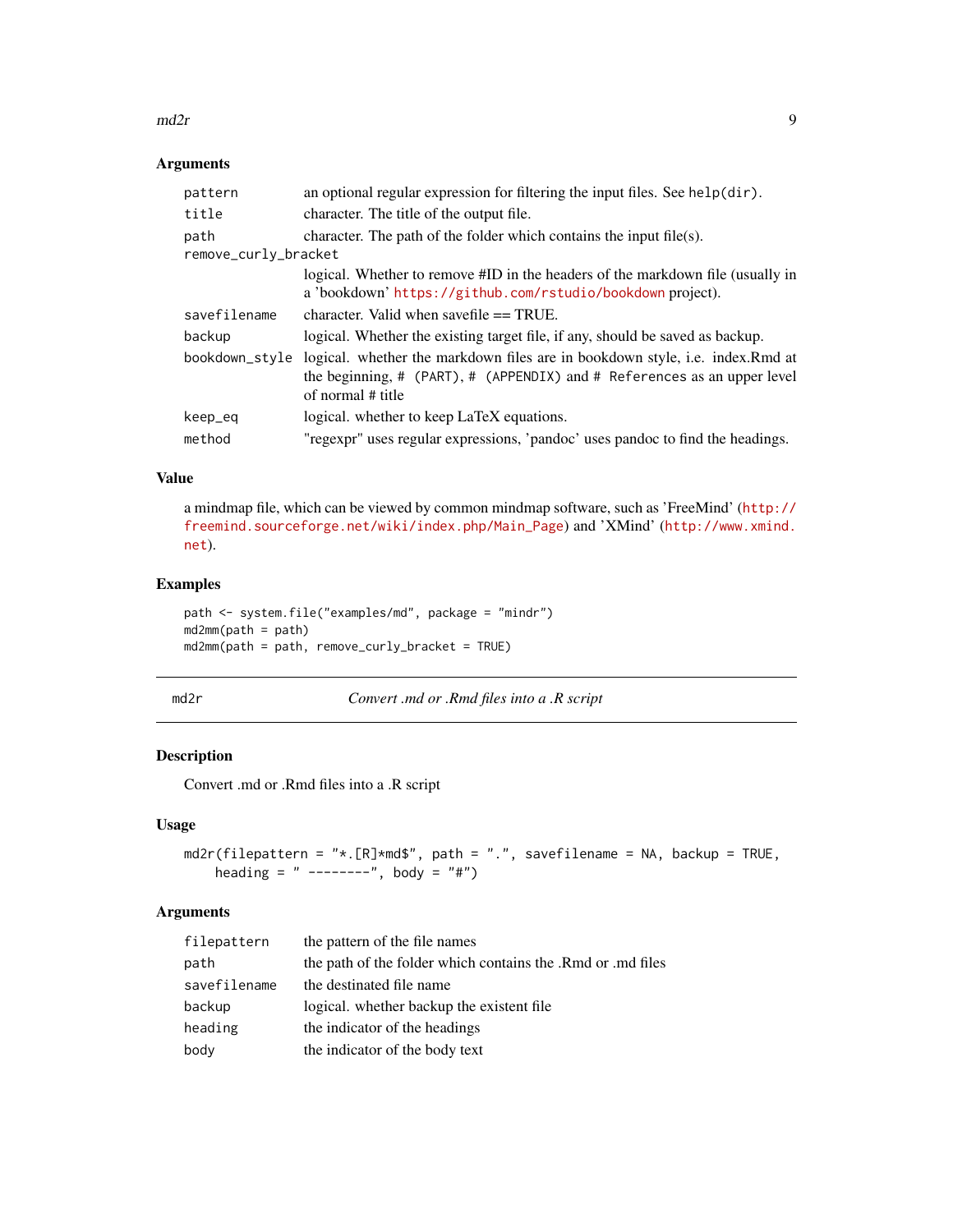#### 10 mm2md

#### Value

a .R script

#### Examples

```
path <- system.file("examples/md", package = "mindr")
md2r(path = path)
```
mdtxt2mmtxt *Convert markdown text to mindmap text.*

#### Description

Convert markdown text to mindmap text.

#### Usage

mdtxt2mmtxt(title = "my title", mdtxt = "", keep\_eq = FALSE)

#### Arguments

| title   | character. The title of the output file.  |
|---------|-------------------------------------------|
| mdtxt   | character. The markdown text to convert.  |
| keep_eq | logical. whether to keep LaTeX equations. |

#### Value

a mindmap text.

#### Examples

mdtxt2mmtxt(mdtxt = c("# Chapter 1", "## Section 1.1", "## Section 1.2"))

| mm∕mo |  |  |
|-------|--|--|
|       |  |  |

d **Convert a mind map (.mm) into markdown headers.** 

#### Description

Convert a mind map (.mm) into markdown headers.

#### Usage

```
mm2md(pattern = "*.mm$", path = ".", savefile = TRUE, savefilename = "mindr.md",
   backup = TRUE)
```
<span id="page-9-0"></span>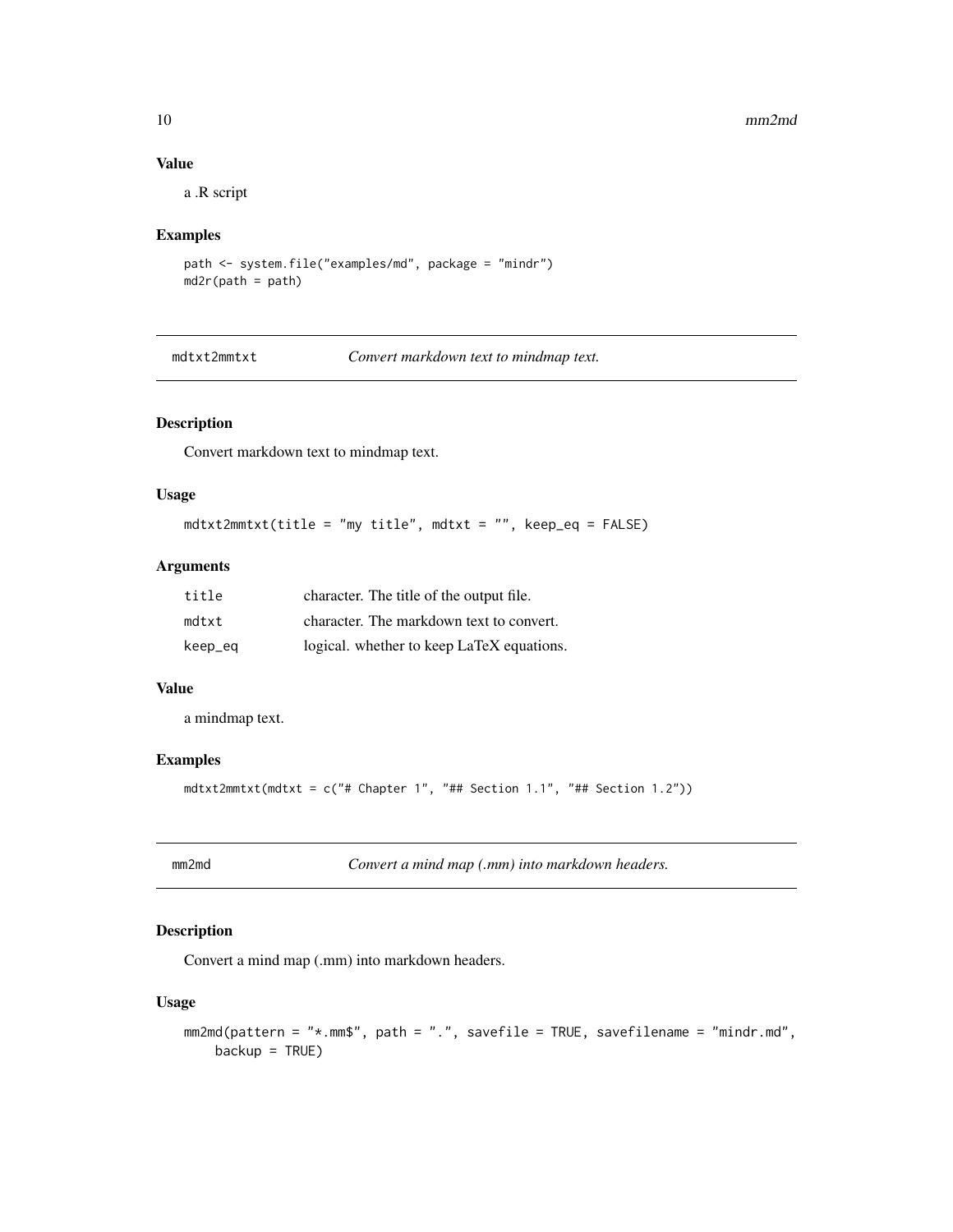#### <span id="page-10-0"></span> $mm2r$  11

#### Arguments

| pattern      | an optional regular expression for filtering the input files. See $helpdir)$ . |
|--------------|--------------------------------------------------------------------------------|
| path         | character. The path of the folder which contains the input file(s).            |
| savefile     | logical. Whether to save the output as a markdown file.                        |
| savefilename | character. Valid when save file $==$ TRUE.                                     |
| backup       | logical. Whether the existing target file, if any, should be saved as backups. |

#### Value

a vector of strings showing outline of a markdown document or book.

#### Examples

```
path <- system.file("examples/mm", package = "mindr")
mm2md(path = path)
```
mm2r *Convert .mm into a .R script*

#### Description

Convert .mm into a .R script

#### Usage

```
mm2r(filepattern = "*.mm$", path = ".", savefilename = NA, backup = TRUE,heading = " --------")
```
#### Arguments

| filepattern  | the pattern of the file names                               |
|--------------|-------------------------------------------------------------|
| path         | the path of the folder which contains the .Rmd or .md files |
| savefilename | the destinated file name                                    |
| backup       | logical. whether backup the existent file.                  |
| heading      | the indicator of the headings                               |

#### Value

a .R script

```
path <- system.file("examples/mm", package = "mindr")
mm2r(path = path)
```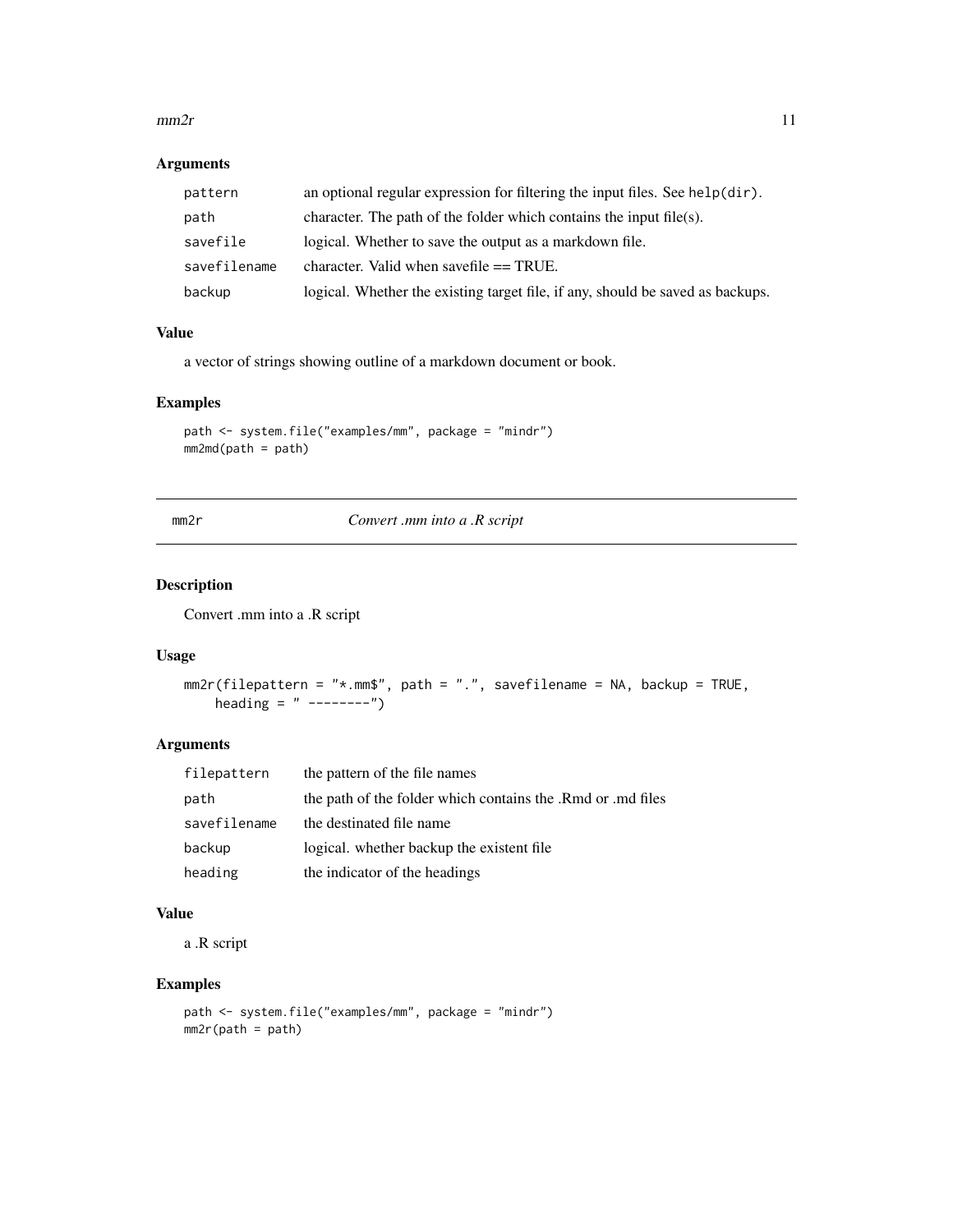<span id="page-11-0"></span>

Extract headers of markdown or rmarkdown files as an outline.

#### Usage

```
outline(pattern = "*.[R]*md", path = ".", remove_curly_bracket = FALSE, savefile = TRUE,
   savefilename = "outline.md", backup = TRUE, bookdown_style = TRUE, keep_eq = FALSE,
   method = c("regexpr", "pandoc"))
```
#### Arguments

| pattern              | an optional regular expression for filtering the input files. See $helpdir)$ .                                                                                                 |
|----------------------|--------------------------------------------------------------------------------------------------------------------------------------------------------------------------------|
| path                 | character. The path of the folder which contains the input file(s).                                                                                                            |
| remove_curly_bracket |                                                                                                                                                                                |
|                      | logical. Whether to remove #ID in the headers of the markdown file (usually in<br>a 'bookdown' https://github.com/rstudio/bookdown project).                                   |
| savefile             | logical. Whether to save the output as a markdown file.                                                                                                                        |
| savefilename         | character. Valid when savefile $==$ TRUE.                                                                                                                                      |
| backup               | logical. Whether the existing target file, if any, should be saved as backups.                                                                                                 |
| bookdown_style       | logical. whether the markdown files are in bookdown style, i.e. index. Rmd at<br>the beginning, # (PART), # (APPENDIX) and # References as an upper level<br>of normal # title |
| keep_eq              | logical. whether to keep LaTeX equations.                                                                                                                                      |
| method               | "regexpr" uses regular expressions, 'pandoc' uses pandoc to find the headings.                                                                                                 |

#### Value

a vector of strings showing outline of a markdown document or book.

```
path <- system.file("examples/md", package = "mindr")
outline(path = path)
outline(path = path, remove_curly_bracket = TRUE)
```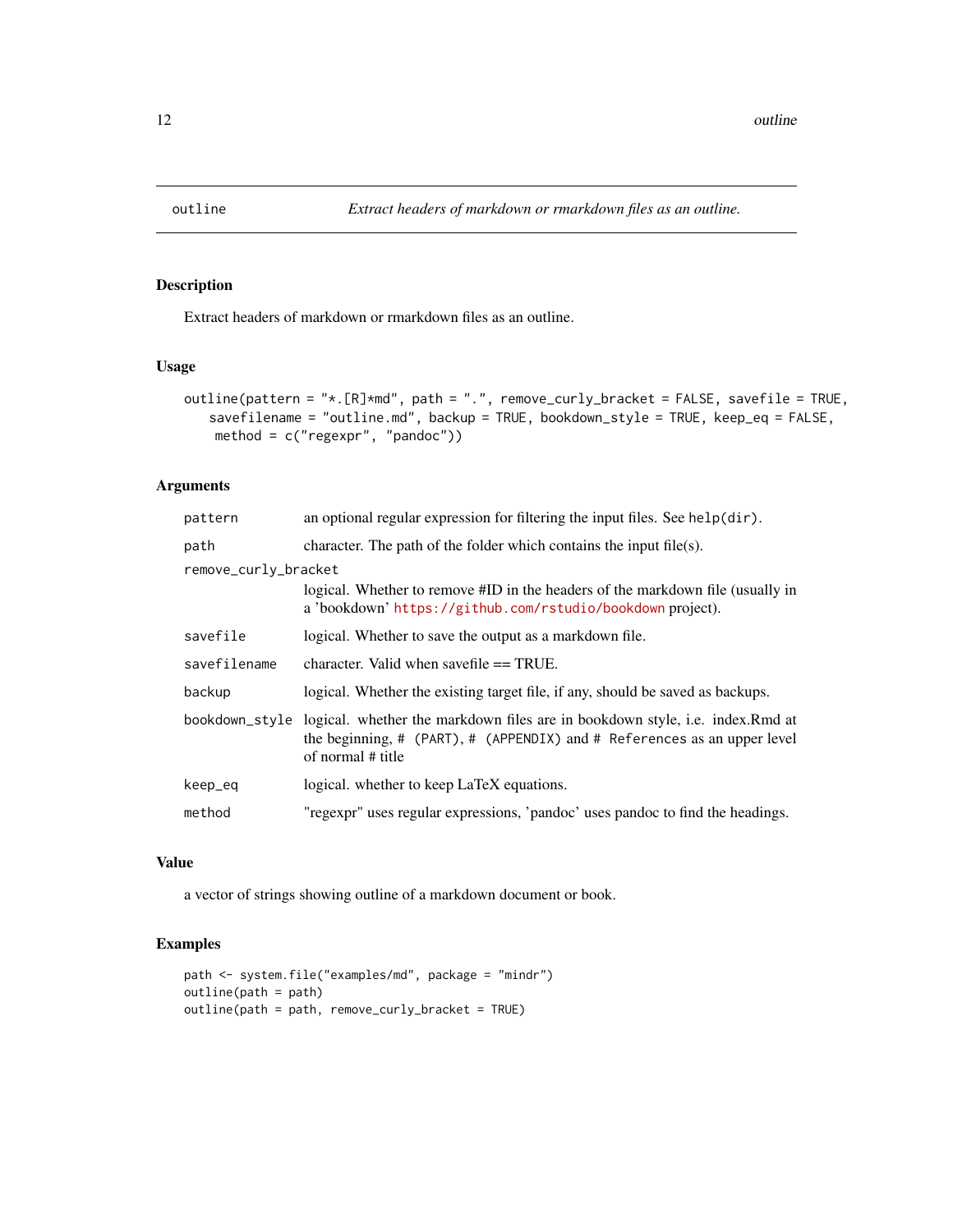<span id="page-12-0"></span>

Convert .R scripts into a .md/.Rmd file

#### Usage

```
r2md(filepattern = "*.R$", path = ".", savefilename = NA, backup = TRUE, body = "#' ")
```
#### Arguments

| filepattern  | the pattern of the script file names                 |
|--------------|------------------------------------------------------|
| path         | the path of the folder which contains the .R scripts |
| savefilename | the destinated file name                             |
| backup       | logical, whether backup the existent file.           |
| body         | the indicator of the body text                       |

#### Value

a markdown file

#### Examples

r2md()

r2mm *Convert .R scripts into a .mm file*

#### Description

Convert .R scripts into a .mm file

#### Usage

```
r2mm(filepattern = "*.R$", path = ".", title = NA, savefilename = NA)
```

| filepattern  | the pattern of the script file names                 |
|--------------|------------------------------------------------------|
| path         | the path of the folder which contains the .R scripts |
| title        | title of the mindmap                                 |
| savefilename | the destinated file name                             |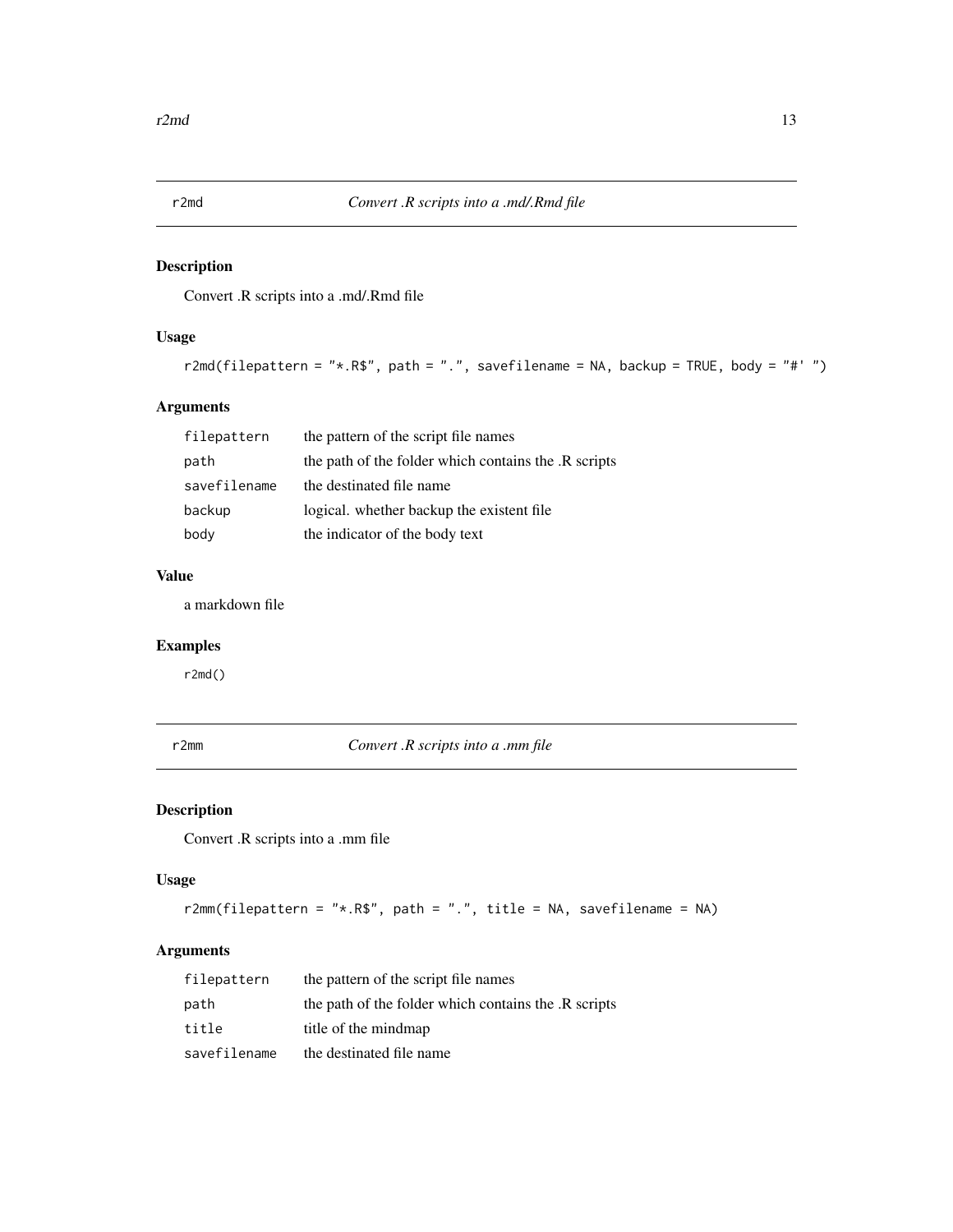#### Value

an R markdown file

#### Examples

```
path <- system.file("examples/r", package = "mindr")
r2mm(path = path)
```
#### r2rmd *Convert .R scripts into a .Rmd file*

#### Description

Convert .R scripts into a .Rmd file

#### Usage

```
r2rmd(filepattern = "*.R$", path = ".", savefilename = NA)
```
#### Arguments

| filepattern  | the pattern of the script file names                 |
|--------------|------------------------------------------------------|
| path         | the path of the folder which contains the .R scripts |
| savefilename | the destinated file name                             |

#### Value

an R markdown file

```
path <- system.file("examples/r", package = "mindr")
r2rmd(path = path)
```
<span id="page-13-0"></span>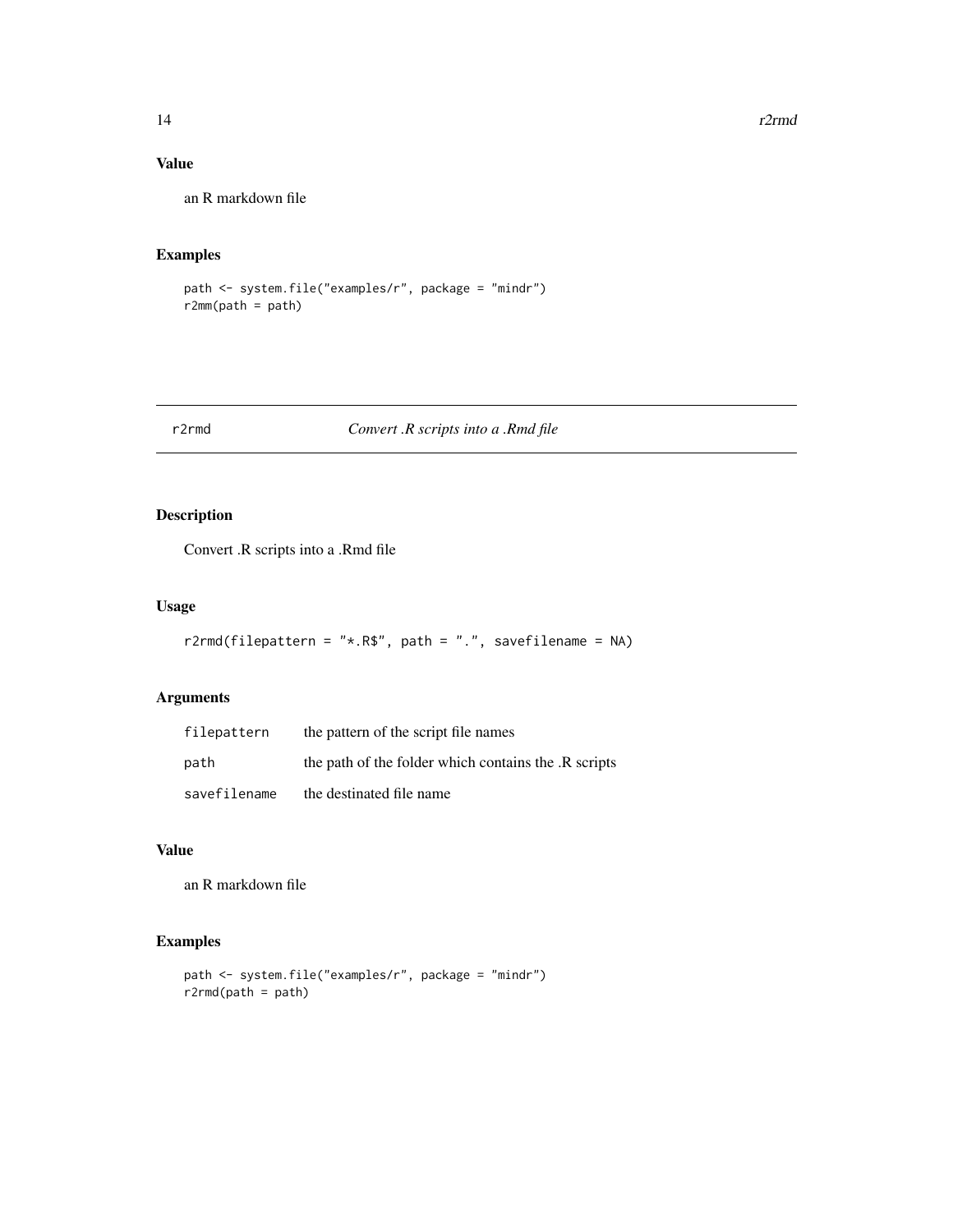<span id="page-14-0"></span>

Rename a file automatically with a time stamp

#### Usage

```
rename2(filename, connect = "-")
```
#### Arguments

| filename | character.                                 |
|----------|--------------------------------------------|
| connect  | the connecting character in the time stamp |

#### Value

a new file name

renderMarkmap *Shiny bindings for markmap*

#### Description

Render function for using markmap within Shiny applications and interactive Rmd documents. This function is taken from <https://github.com/seifer08ms/Rmarkmap>.

#### Usage

```
renderMarkmap(expr, env = parent.frame(), quoted = FALSE)
```

| expr   | An expression that generates a markmap                                                                                   |
|--------|--------------------------------------------------------------------------------------------------------------------------|
| env    | The environment in which to evaluate expr.                                                                               |
| quoted | Is expr a quoted expression (with $\text{quote}()$ )? This is useful if you want to save<br>an expression in a variable. |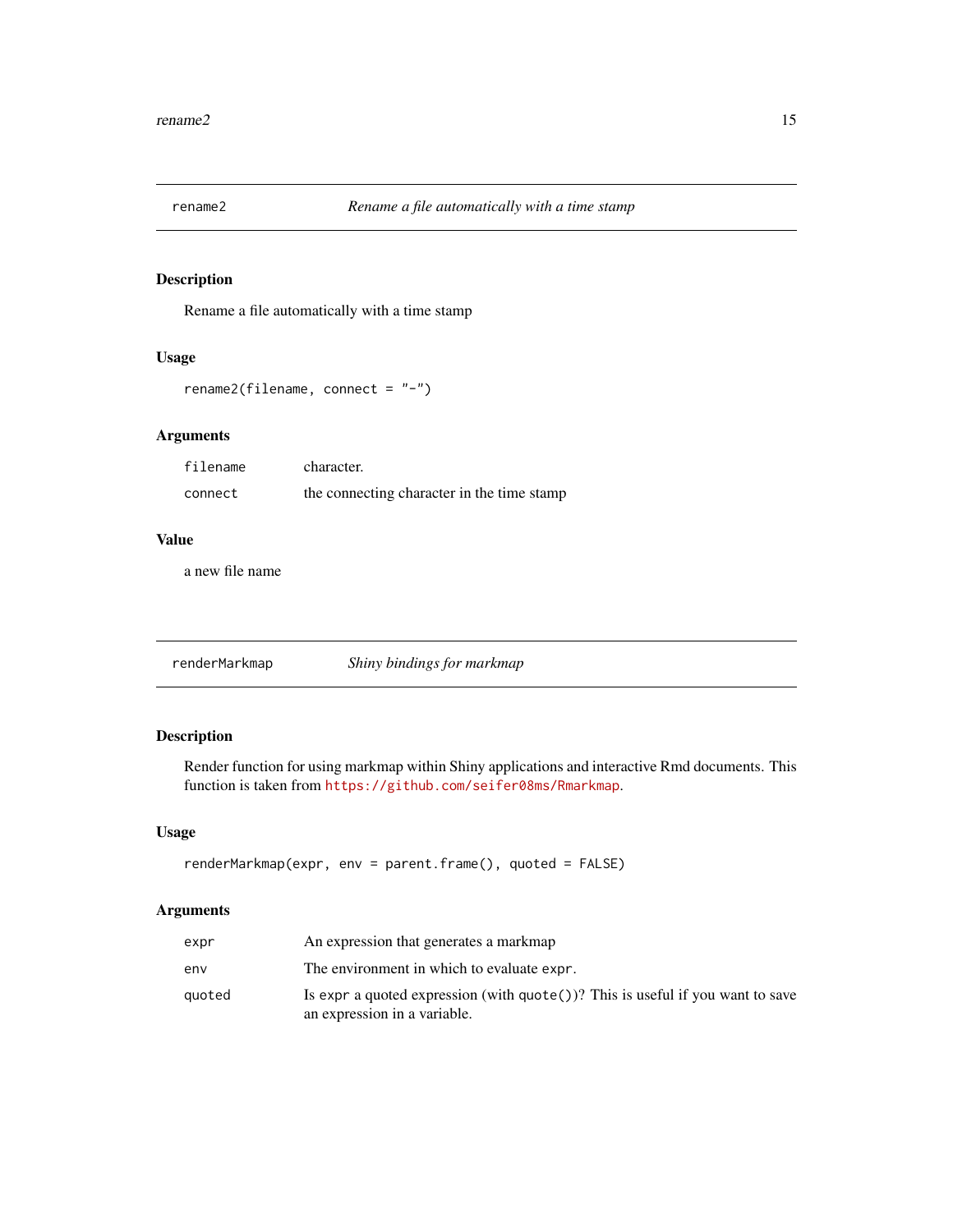<span id="page-15-0"></span>

Convert .md or .Rmd files into a .R script

#### Usage

```
rmd2r(filepattern = "*.[R]*md$", path = ".", savefilename = NA, backup = TRUE,
   heading = " --------", chunkheading = FALSE)
```
#### Arguments

| filepattern  | the pattern of the file names                                      |
|--------------|--------------------------------------------------------------------|
| path         | the path of the folder which contains the .Rmd or .md files        |
| savefilename | the destinated file name                                           |
| backup       | logical. whether backup the existent file.                         |
| heading      | the indicator of the headings                                      |
| chunkheading | logical. whether treat chunk options as headings (ending with ---) |

#### Value

a .R script

#### Examples

path <- system.file("examples/r", package = "mindr")  $rmd2r(path = path)$ 

rmvcode *check whether a digital number is within a given range*

#### Description

check whether a digital number is within a given range

#### Usage

rmvcode(index, loc)

| index | integer, a row number in a markdown file                                           |
|-------|------------------------------------------------------------------------------------|
| loc   | integer vector, the row numbers of the code block indicator, e.g. triple backticks |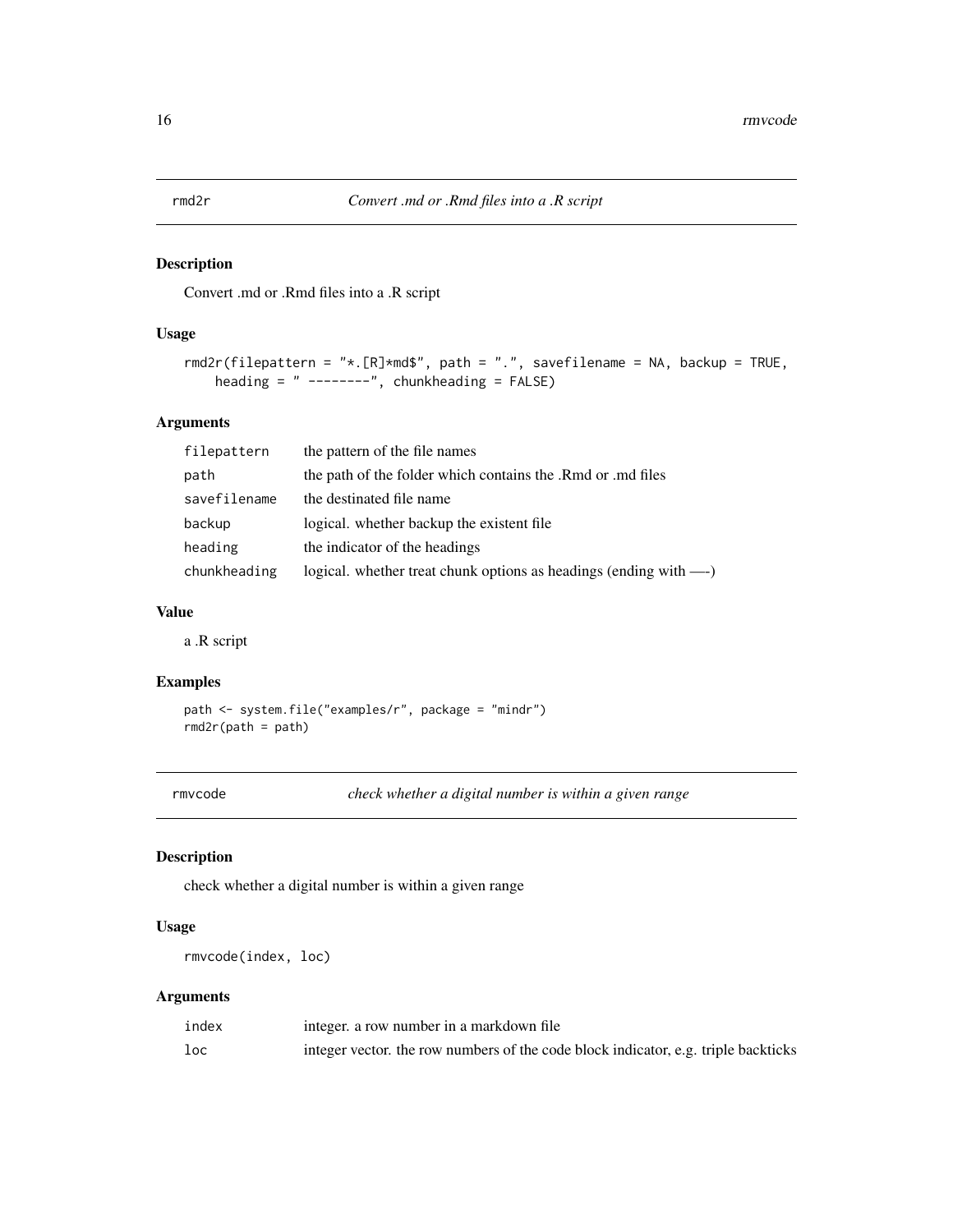#### <span id="page-16-0"></span>tree2mm and the state of the state of the state of the state of the state of the state of the state of the state of the state of the state of the state of the state of the state of the state of the state of the state of th

#### Value

logical.

tree2mm *Convert a directory tree to a mindmap file.*

#### **Description**

Convert a directory tree to a mindmap file.

#### Usage

```
tree2mm(tree, savefilename = "mindr", backup = TRUE, n\_root = 1)
```
#### Arguments

| tree         | character. The directory tree.                                                |  |
|--------------|-------------------------------------------------------------------------------|--|
| savefilename | character. Valid when save file $==$ TRUE.                                    |  |
| backup       | logical. Whether the existing target file, if any, should be saved as backup. |  |
| n_root       | numeric. Which element is the root of the tree.                               |  |

#### Value

a mindmap file, which can be viewed by common mindmap software, such as 'FreeMind' ([http://](http://freemind.sourceforge.net/wiki/index.php/Main_Page) [freemind.sourceforge.net/wiki/index.php/Main\\_Page](http://freemind.sourceforge.net/wiki/index.php/Main_Page)) and 'XMind' ([http://www.xmind.](http://www.xmind.net) [net](http://www.xmind.net)).

```
et2 <- c("/Root name", "/Path A", "/Path A/Product A", "/Path A/Product A/Process A",
    "/Path A/Product A/Process A/Step A", "/Path A/Product A/Process A/Step A/Record 1",
    "/Path A/Product A/Process A/Step A/Record 1/Analyses",
    "/Path A/Product A/Process A/Step A/Record 1/Analyses/Object 1",
    "/Path A/Product A/Process A/Step A/Record 1/Analyses/Object 1/Type: data source",
    "/Path A/Product A/Process A/Step A/Record 1/Analyses/Object 1/Version: 3",
    "/Path A/Product A/Process A/Step A/Record 1/Analyses/Object 2",
    "/Path A/Product A/Process A/Step A/Record 1/Analyses/Object 3",
    "/Path A/Product A/Process A/Step A/Record 1/Setup Parts",
    "/Path A/Product A/Process A/Step A/Record 1/Setup Parts/Par 1",
    "/Path A/Product A/Process A/Step A/Record 1/Setup Parts/Par 2",
    "/Path A/Product A/Process A/Step A/Record 1/Setup Parts/Par 3",
    "/Path B", "/Path C")
tree2mm(et2)
```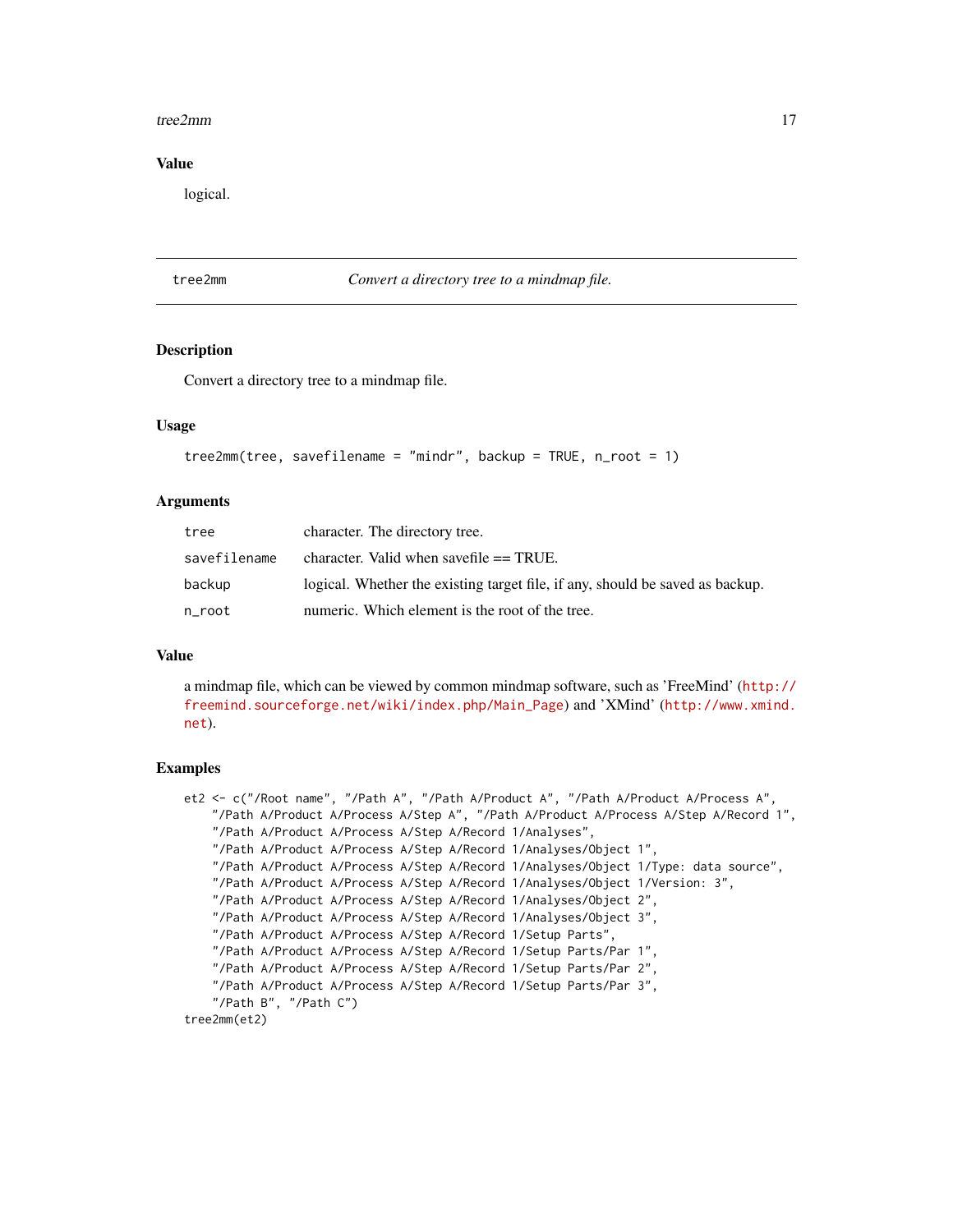<span id="page-17-0"></span>

Write txt files avoiding overwriting existent files.

#### Usage

```
writeLines2(text, filename, backup = TRUE)
```
#### Arguments

| text     | The text to write.       |
|----------|--------------------------|
| filename | The destinated file name |
| backup   | Logical.                 |

#### Value

a txt file